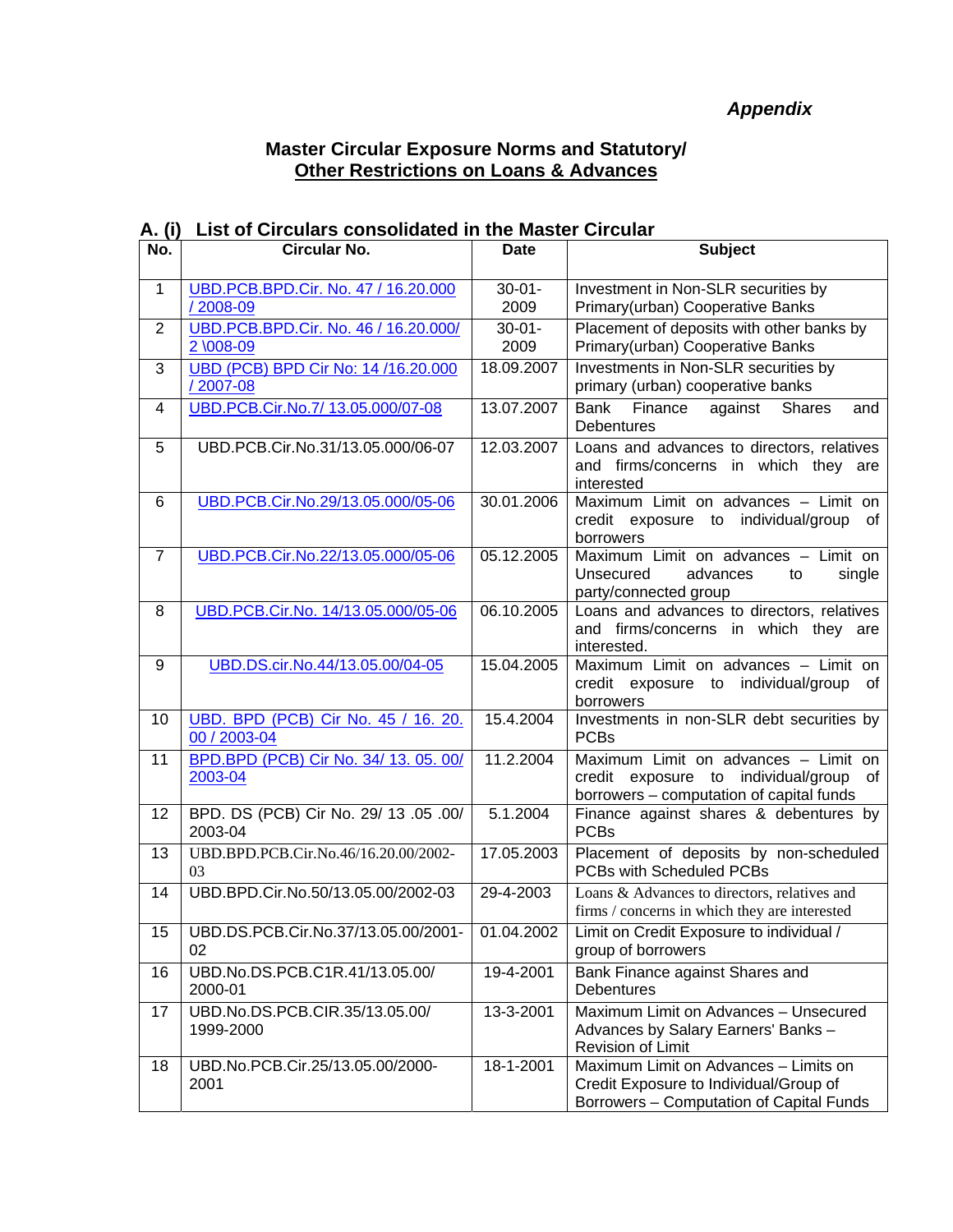| 19 | UBD.No.DS.PCB.24/13.05.00/2000-<br>2001       | 16-1-2001  | Credit Extended to Diamond Exporters -<br>Embargo on Import of Conflict Diamonds                                                                      |
|----|-----------------------------------------------|------------|-------------------------------------------------------------------------------------------------------------------------------------------------------|
| 20 | UBD.No.DS.4/13.05.00/2000                     | 25-8-2000  | Maximum Limit on Advances - Limits on<br>Credit Exposure to Individuals/Group of<br>Borrowers - Computation of Capital Funds                          |
| 21 | UBD.No.DS.PCB.1/13.05.00/2000-<br>2001        | 28-7-2000  | Credit Extended to Diamond Exporters -<br>Embargo on Import of Conflict Diamonds                                                                      |
| 22 | UBD.No.DS.CIR.31 / 13.05.00 / 1999-<br>2000   | 1/4/2000   | Maximum Limit on Advances - Limits on<br><b>Credit Exposure</b>                                                                                       |
| 23 | UBD.No.DS.PCB.CIR.41/13.05.00/97-<br>98       | 12/2/1998  | Advances granted to Directors and their<br>relatives                                                                                                  |
| 24 | UBD.No.DS /PCB / CIR.38 / 13.05.00 /<br>96-97 | 4/2/1997   | Limits on Credit Exposure to Individual/<br>Group of borrowers - Advances against<br>security of term deposits                                        |
| 25 | UBD.No.Plan.PCB.33/09.09.01/96-97             | 13-12-96   | Financing Agricultural Activities by PCBs                                                                                                             |
| 26 | UBD.No.DS.PCB.CIR.27/13.05.00/96-<br>97       | 11/11/1996 | Maximum Limit on Advances - Limits on<br>Unsecured Advances to single<br>party/connected Group                                                        |
| 27 | UBD.No.DS.PCB.DIR.16/13.05.00/96-<br>97       | 11/11/1996 | Maximum Limit on Advances                                                                                                                             |
| 28 | UBD.No.DS.PCB.CIR.25/13.05.00/96-<br>97       | 30-10-96   | Advances granted to directors and their<br>relatives by Primary (Urban) Co-operative<br><b>Banks</b>                                                  |
| 29 | UBD.No.Plan.PCB.20/09.63.00/96-97             | 16-10-96   | Policy and practice regarding Nominal<br>Membership                                                                                                   |
| 30 | UBD.No.DS.PCB.Cir.65/13.01.00/95-96           | 31-5-1996  | Advances against Fixed Deposit Receipts<br>(FDRs) issued by other banks                                                                               |
| 31 | UBD.No.DS.PCB.Cir.63/13.05.00/95-96           | 24-5-1996  | Lending to non-banking financial companies                                                                                                            |
| 32 | UBD.No.DS.PCB.CIR.53/13.05.00/95-<br>96       | 22-3-1996  | Maximum Limit on Advances - Limits on<br>Credit Exposure to Individuals/Group of<br><b>Borrowers</b>                                                  |
| 33 | UBD.No.DS.PCB.CIR.39/13.05.00/95-<br>96       | 16-1-1996  | Maximum Limit on Advances - Limits on<br>credit exposure to individuals/group of<br>borrowers                                                         |
| 34 | UBD.No.DS.PCB.DIR.18/13.05.00/95-<br>96       | 16-1-1996  | Maximum Limit on Advances                                                                                                                             |
| 35 | UBD.No.DS.PCB.CIR.60/13.05.00/94-<br>95       | 30-5-1995  | Lending to Non-Banking Financial<br>Companies                                                                                                         |
| 36 | UBD.No.DS.(PCB)CIR.58/13.05.00/94-<br>95      | 17-5-1995  | <b>Bridge Loans/Interim Finance</b>                                                                                                                   |
| 37 | UBD.No.DS(PCB)Dir.16/13.05.00/94-<br>95       | 29-4-1995  | Maximum limit on advances                                                                                                                             |
| 38 | UBD.No.DS(PCB)Cir.54/13.05.00/94-<br>95       | 29-4-1995  | Maximum limit on advances                                                                                                                             |
| 39 | UBD.No.DS.CIR.25/13.05.00/94-95               | 21-10-94   | Leading to non-Banking financial<br>companies                                                                                                         |
| 40 | UBD.I&L.Cir.RCS.1/12.05.00/94-95              | 15-7-1994  | Granting of loans and advances to persons<br>engaged in business competing with or<br>conflicting with the business of primary co-<br>operative banks |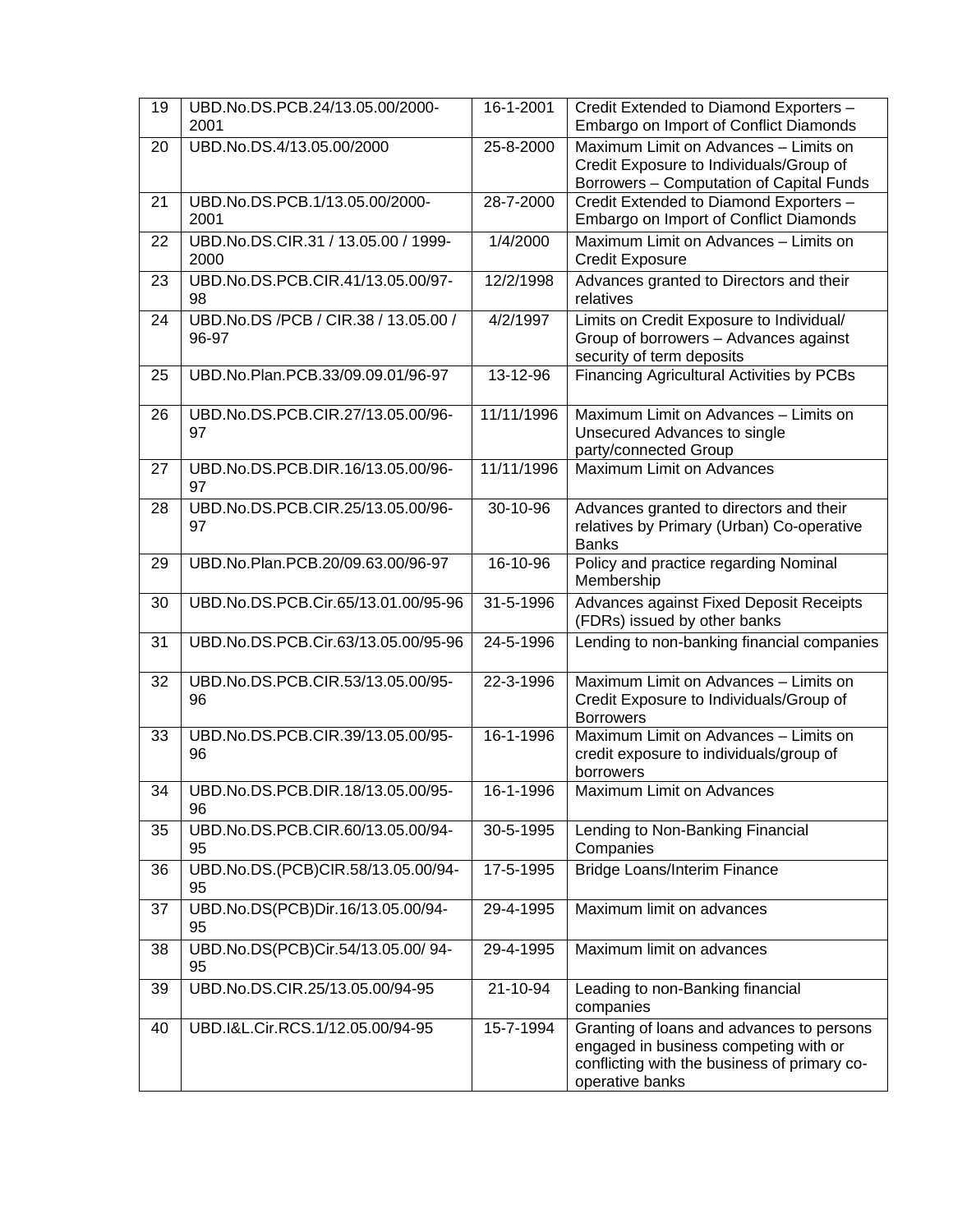| 41 | UBD.No.DS.CIR.PCB.4/13.05.00/94-95      | 12/7/1994 | Maximum limit on advances - Advances to<br>Directors and their relatives and to<br>concerns in which Directors or their<br>relatives are interested |
|----|-----------------------------------------|-----------|-----------------------------------------------------------------------------------------------------------------------------------------------------|
| 42 | UBD.No.(PCB)DIR.5/13-05.00/93-94        | 26-5-1994 | <b>Maximum Limit on Advances</b>                                                                                                                    |
| 43 | UBD.No.DS(PCB)Cir.76/13.05.00/93-<br>94 | 26-5-1994 | Maximum limit on advances - Advances to<br>Directors and their relatives and to<br>concerns in which Directors or their<br>relatives are interested |
| 44 | UBD.No.40/09.63.00/93-94                | 16-12-93  | Policy and practice regarding Nominal<br>Membership                                                                                                 |
| 45 | UBD.No.(PCB)29/DC.(R.1)-92/93           | 26-12-92  | <b>Bridge Loans/Interim Finance</b>                                                                                                                 |
| 46 | UBD.No.Plan.8/UB.8/91/92                | 5/2/1992  | Policy and Practice regarding Nominal<br>Membership                                                                                                 |
| 47 | UBD(PCB)55/DC.R.1-90/91                 | 25-2-1991 | Maximum Limit on Advances - Advances<br><b>Against Cheques Sent for Collection</b>                                                                  |
| 48 | UBD.PCB.2/DC.(R-1)-90/91                | 20-7-1990 | Financing of Leasing/Hire Purchase<br>Companies                                                                                                     |
| 49 | UBD.No.DC.99/R.1-87/88                  | 8/2/1988  | Maximum Limit on Advances - advances to<br><b>Salaried Borrowers</b>                                                                                |
| 50 | UBD.No.P&O.100/UB.8-86/87               | 25-6-1987 | Policy and Practice regarding Nominal<br>Membership                                                                                                 |
| 51 | ACD.Plan.(IFS)1295/PR.36-78/9           | 17-10-78  | Sanction of Credit Facilities to Borrowers<br>who are defaulting in payment of Statutory<br>Dues such as Provident Fund, etc. by PCBs               |

## **1.1 List of Other Circulars from which instructions relating to Credit Exposure Norms and Statutory/Other Restrictions on Loans & Advances have also been consolidated in the Master Circular**

| No. | Circular No.                                   | <b>Date</b> | <b>Subject</b>                                                                                                         | Para No.<br>of the<br><b>Circular</b> | Para No. of<br>the Master<br><b>Circular</b> |
|-----|------------------------------------------------|-------------|------------------------------------------------------------------------------------------------------------------------|---------------------------------------|----------------------------------------------|
| 1.  | UBD.No.DS.PCB.7/<br>13.04.00/2000-2001         | 10-10-2000  | Monetary and Credit Policy Measures - Mid-<br>Term Review for the Year 2000-2001                                       | 3                                     | $4.11.4$ (i)                                 |
| 2.  | UBD.No.DS.SUB.2/<br>13.05.00/2000-2001         | 25-08-2000  | Rediscounting of Bills by Banks                                                                                        | 3                                     | 4.6.4(i)                                     |
| 3.  | UBD.No.Plan.SPCB<br>.01/09.09.01/2000-<br>2001 | 01-07-2000  | Priority Sector Lending - Lending to NBFCs<br>for On-lending to Agriculture                                            | 2                                     | $4.6.4$ (iii)                                |
| 4.  | UBD.No.DS.SUB.3/<br>13.05.00/1999-2000         | 21-09-1999  | Rediscounting of Bills by Banks                                                                                        | 2, 3                                  | $4.6.4$ (i)                                  |
| 5.  | UBD.Plan.No.SPCB<br>.1/09.09.01/99-2000        | 27-08-1999  | Priority Sector lending – Flow of credit to food<br>and agro-based processing, forestry and tiny<br>sector enterprises | 1                                     | 4.6.4 (iv)                                   |
| 6.  | UBD.No.DS.PCB.Ci<br>r.10/13.05.00/98-99        | 27-11-1998  | Bank Finance against Shares and Debentures                                                                             | Annex<br>Para 2(i)                    | 4.5.1                                        |